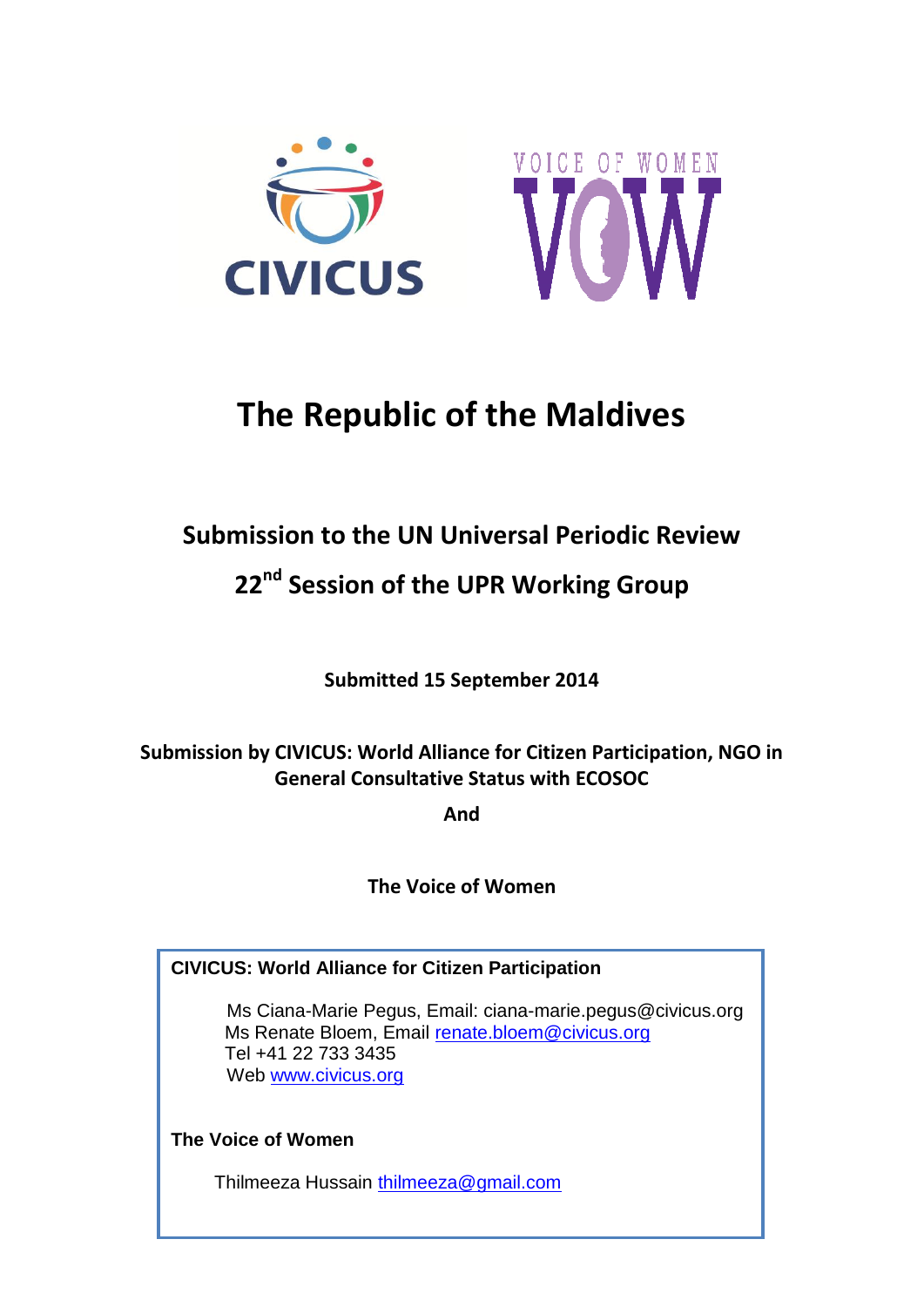## **1. (A) Introduction**

- **1.1** CIVICUS: World Alliance for Citizen Participation (CIVICUS) is a global alliance of civil society organisations and activists dedicated to strengthening citizen action and civil society around the world. Founded in 1993, CIVICUS proudly promotes voices from the Global South and has members in more than 140 countries throughout the world.
- **1.2** The Voice of Women (VoW) has a vision to create a society where men and women work side by side, mutually respecting each other's rights. Among other activities, VoW aims to empower women by information, education and communication so they are able to stand up for their rights and to generate opportunities to effect change for the advancement of women through development, support and inspiration of women as leaders.
- **1.3** In this document, CIVICUS and VoW outline urgent concerns related to the environment in which civil society activists and human rights defenders operate in the Republic of the Maldives, and discuss threats faced in the exercise of the freedoms of expression, association and assembly.
- **1.4** CIVICUS and VoW are concerned by legislative and extra-legal measures taken by the Maldivian government to undermine the legitimate work of civil society organisations (CSOs), in an apparent attempt to suppress criticism and pluralistic debate of government policy.
- **1.5** CIVICUS and VoW are alarmed by undue and arbitrary restrictions on freedom expression, and in particular the numerous attacks on journalists and media houses.
- **1.6** CIVICUS and VoW are also greatly concerned by ongoing legal and policy restrictions on the free exercise of the right to freedom of assembly as well as unwarranted use of excessive force and arbitrary arrest to disperse and discourage nonviolent demonstrations.
	- In Section B, CIVICUS and VoW highlight concerns related to the freedom of association and restrictions on civil society activities.
	- In Section C, CIVICUS and VoW express concerns involving harassment and arbitrary detention of human rights defenders.
	- In Section D, CIVICUS and VoW highlight concerns relating to the freedom of expression, independence of the media, restrictions on access to information and intimidation, harassment and attacks on journalists.
	- In Section E, CIVICUS and VoW highlight concerns regarding the freedom of assembly.
	- In Section F, CIVICUS and VoW make a number of recommendations to address the concerns listed.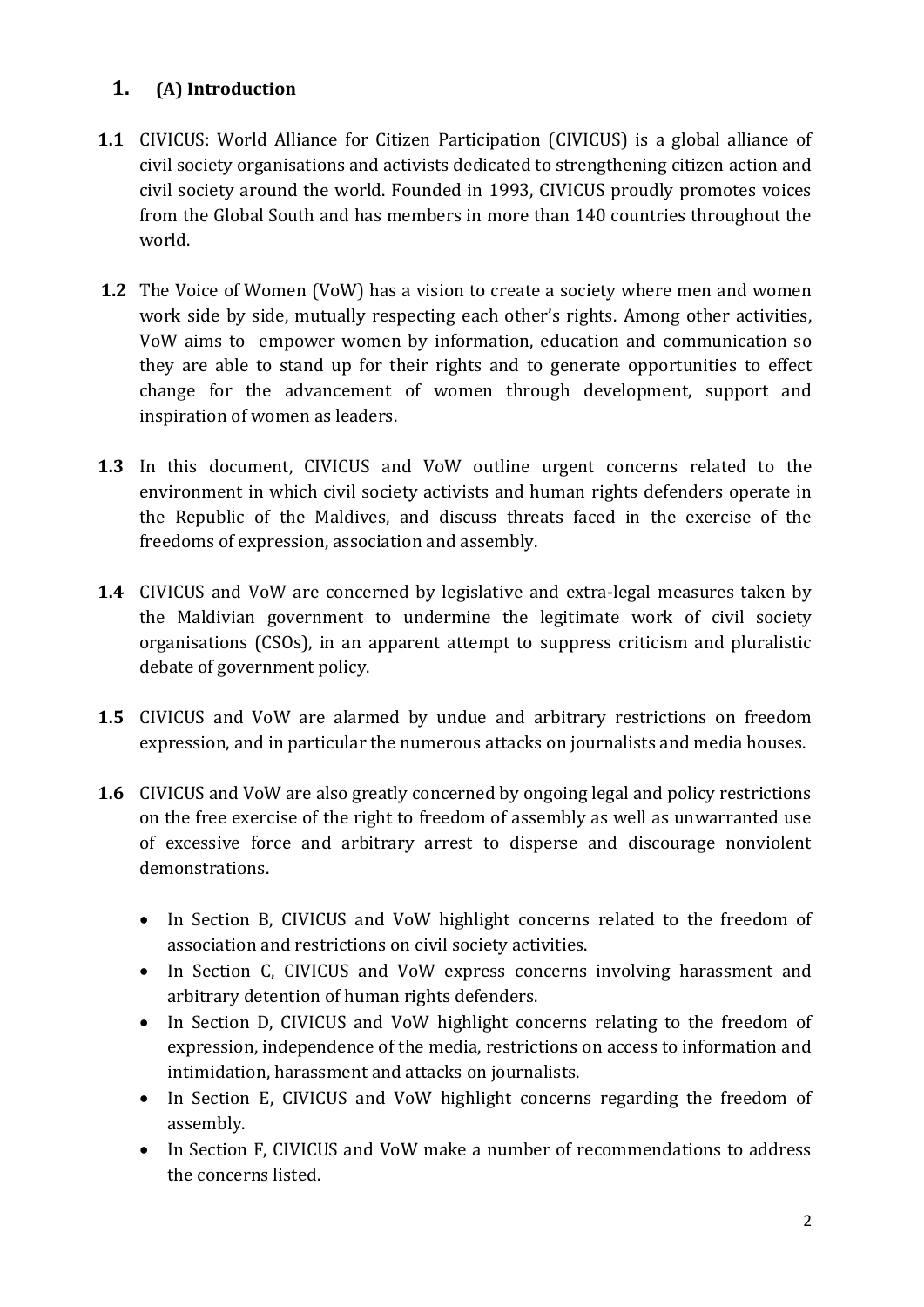#### **2. (B) Restrictions on freedom of association and impediments to civil society activities**

- **2.1** The Maldives acceded to the International Covenant on Civil and Political Rights (ICCPR) and its First Optional Protocol on 19 September 2006. The ICCPR came into effect three months later on 19 December 2006. Article 22 of the ICCPR guarantees freedom of association. Furthermore, the freedom to form political parties, associations, societies and trade unions is enshrined in Article 30 of the Maldivian Constitution.<sup>1</sup> Section 30(a) of the Constitution affirms that "every citizen has the right to establish and to participate in the activities of political parties". Section 30(b)(i) states that "everyone has the right to establish and participate in any association or society for economic, social, educational or cultural or purposes" and Section 30(b)(ii) adds that everyone has the right to form and participate in trade unions.
- **2.2** While the Constitution makes provisions for the establishment of and participation in political parties and for economic, social, educational or cultural purposes, it does not specifically mention the right to establish human rights or advocacy organisations. This is an important oversight.
- **2.3** The 2003 Associations Act governs the formation and operation of associations in the Maldives.<sup>2</sup> It came into force 5 years before the amended constitution and does not stay true to the intentions of the constitution, which promoted an expansive definition of freedom of association. The Associations Act requires official permission for associations to operate. This is not in line with international best practice and this needs to be reformed. A stiff penalty is imposed for operating a CSO without prior registration. According to Article 37(b) of the Associations Act penalties range from 2 to 5 years in prison, house arrest or banishment to another island.
- **2.4** Article 2 of the Maldivian Constitution affirms that it is a Republic based on the principles of Islam. Accordingly, Article 19(a) of 2003 Associations Act explicitly forbids the incorporation of associations which conflict with the principles of Islam and promote the beliefs of any other religion. This is an undue limitation on the freedom of association and is not permissible under international human rights law.
- **2.5** The law is overly broad and does not clearly stipulate the grounds upon which CSO (civil society organisation) registration may be denied. Moreover, it does not offer the requisite procedural safeguards to ensure impartial decision-making. This is in clear contravention of Article 43(a) of the Maldivian Constitution, which affirms that everyone has the right to administrative decisions that are lawful, procedurally fair

 $1$  The unofficial English translation of the constitution of the Republic of the Maldives 2008 is available at: [http://www.maldivesinfo.gov.mv/home/upload/downloads/Compilation.pdf.](http://www.maldivesinfo.gov.mv/home/upload/downloads/Compilation.pdf)

<sup>&</sup>lt;sup>2</sup> Associations Act, Act No 1/2003, available at: [http://www.agoffice.gov.mv/pdf/sublawe/294.pdf.](http://www.agoffice.gov.mv/pdf/sublawe/294.pdf)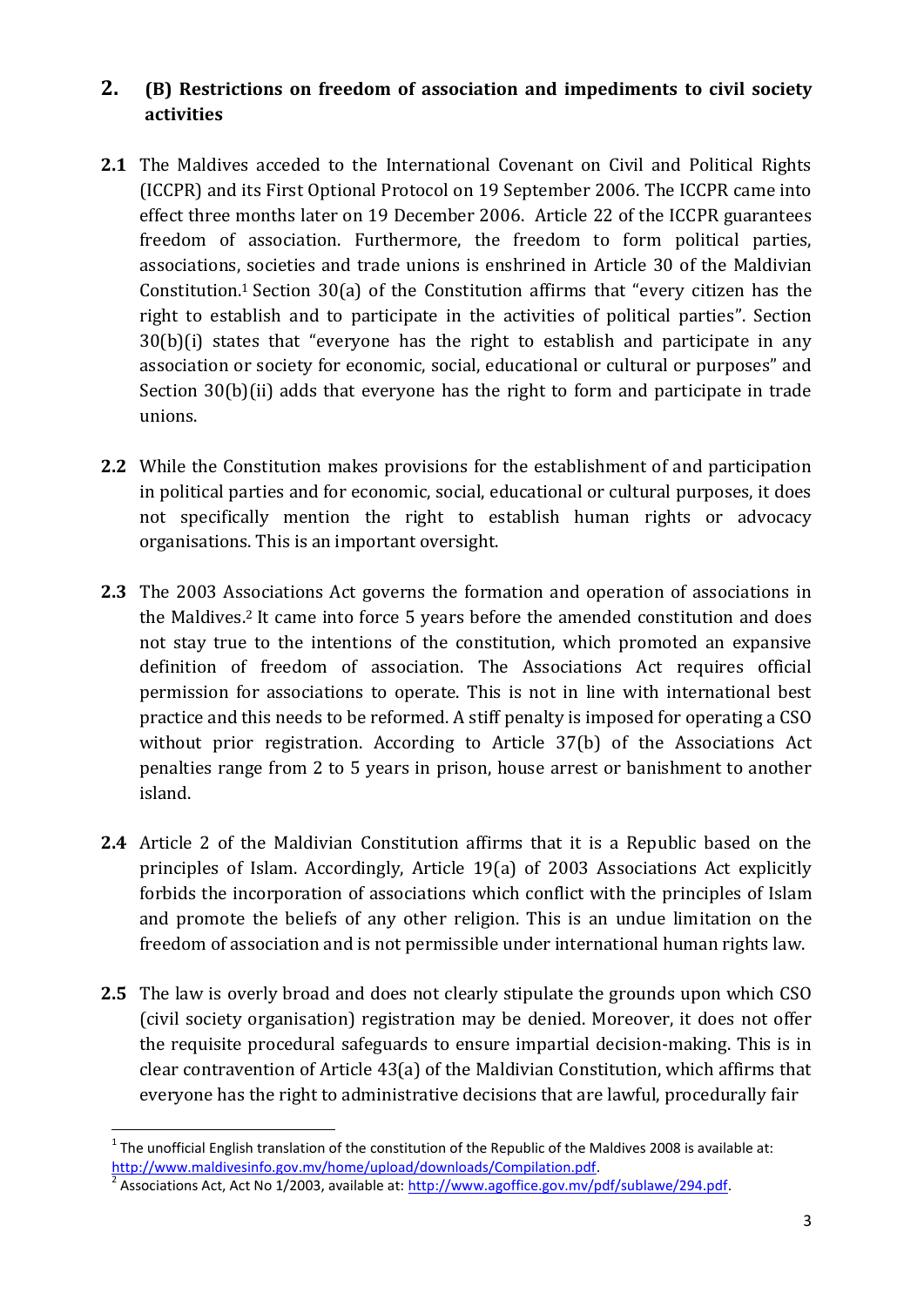- **2.6** and expeditious. Furthermore, Article 43(b) highlights that everyone whose rights have been adversely affected by administrative action has the right to be given written reasons.
- **2.7** Also, the law does not establish an autonomous body to govern the registration of CSOs. Rather, the 2003 Act leaves the decision to accept or refuse registration solely up to the discretion of the Registrar, who is a presidential appointee. Maldives is a presidential representative democratic republic, in which the president is both the Head of State and the Head of Government. This means that there is potential for executive interference regarding CSO registration. The extent of the power of the Registrar under the Associations Act is worrying and the law needs to be revised.
- **2.8** Furthermore, Article 5 of the Act establishes a complex registration process, which makes CSOs stipulate in their governing statute the types of membership, membership procedures, fees, membership termination processes, their activities, fundraising strategies, their governance structure and the procedures for the appointment, election and removal of the executive committee, the frequency and structure of general meetings and of the meetings of the executive committee, the procedure for amending the governing regulation and for shutting down the CSO. These rather burdensome requirements may make it harder for smaller, less wellresourced CSOs to register. It also imposes a barrier for newcomers to the civil society world who may not have experience establishing CSOs.
- **2.9** Article 29 of the Associations Act compels every association to submit its annual activities and financial reports and an auditor's report to the Registrar of Association within 30 days of holding the annual general meeting of the association. Article 32 states that the Registrar has the power to cancel the registration of an association for repeatedly being at fault with this Act.
- **2.10**Articles 29 and 32 have the potential to be abused to punitively close CSOs. Last year on 18 March 2013, this is exactly what happened. The then Minister of State for Home Affairs, who also happened to be the NGO Registrar, announced his intent to close over 70% of legally registered NGOs for allegedly failing to adhere to reporting requirements in Article 29.<sup>3</sup> The Minister said that he would close 1,300 of the 1853 legally registered NGOs, and claimed that only 200 NGOs complied with reporting requirements. Of course, this begs the question whether the NGO Registrar was selectively and punitively closing CSOs in bid to silence critics. Furthermore, Article 43 of the Constitution means that the NGO Registrar would need to communicate the grounds for denial of registration to the NGOs individuals. It is clear that this threat to close down CSOs, was politically-motivated, with the NGO Registrar threatening

<sup>&</sup>lt;sup>3</sup> Maldives: Stop the Harassment of NGOs, CIVICUS, 5 April 2013, available at: [http://www.civicus.org/index.php/en/media-centre-129/press-releases/1576-maldives-stop-the-harassment](http://www.civicus.org/index.php/en/media-centre-129/press-releases/1576-maldives-stop-the-harassment-of-ngos)[of-ngos.](http://www.civicus.org/index.php/en/media-centre-129/press-releases/1576-maldives-stop-the-harassment-of-ngos)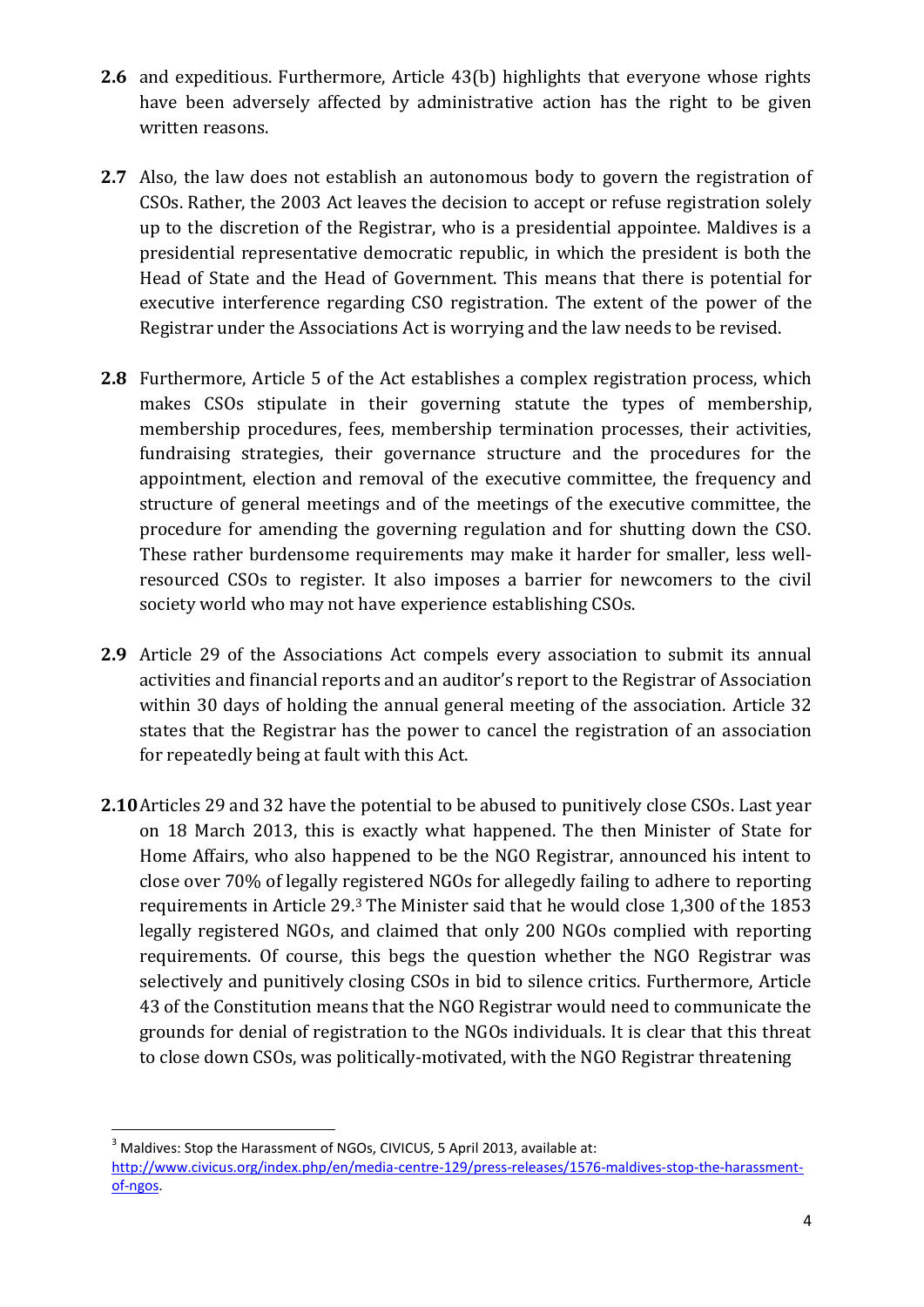to shut down, Transparency Maldives, a prominent critic of the government, for noncompliance of Article 29 in October 2013.<sup>4</sup>

- **2.11**Also, Article 22 of the Associations Law vaguely states that every association that obtains resources from foreign parties must do this "in accordance with the regulations of the concerned authorities of the Government". This overly broad provision could certainly disincentivise associations from seeking vital resources from foreign sources.
- **2.12**Collectively, these provisions mentioned above have led to a severe reduction in the permissible activities of CSOs and prevent the full realisation of the right to freedom of association. In August 2014, the Maldivian Attorney General, Mohammed Anil, stated that the Maldives is considering reforming the Associations Act. <sup>5</sup> CIVICUS, VoW strongly urge that discussions on revising the Associations Act include civil society and remove many of the unwarranted restrictions on civil society highlighted above.

### **3. (C) Concerns involving harassment, intimidation and attacks against human rights defenders and civil society activists**

- **3.1** Article 12 of the United Nations Declaration on Human Rights Defenders affirms that states must take necessary measures to ensure protection of human rights defenders.<sup>6</sup> The ICCPR further guarantees the freedoms of expression, association and assembly. However, it is a matter of deep concern that human rights defenders (HRDs) engaged in legitimate activities continue to face judicial harassment, intimidation, and threats.
- **3.2** There has been a great deal of political turmoil in the Maldives over the past few years and protesters have frequently been brutalised by recalcitrant police officers. Anti-government protests related to high food prices in May 2011 resulted in the police using tear gas and batons to disperse protesters, injuring dozens of activists.<sup>7</sup>

[http://www.transparency.org/news/pressrelease/transparency\\_international\\_calls\\_for\\_the\\_protection\\_of\\_st](http://www.transparency.org/news/pressrelease/transparency_international_calls_for_the_protection_of_staff_working_with_t)\_ [aff\\_working\\_with\\_t.](http://www.transparency.org/news/pressrelease/transparency_international_calls_for_the_protection_of_staff_working_with_t)

 $\overline{a}$ 4 Transparency International calls for the protection of staff working with Transparency Maldives, Transparency International, 7 October 2013, available at:

 $<sup>5</sup>$  H Ali, Associations should be able to function without registering: AG, Haveeru Online, 4 August 2014,</sup> available at: http://www.haveeru.com.mv/news/56133.<br><sup>6</sup> Declaration on the Right and Responsibility of Individuals, Groups and Organs of Society to Promote and

Protect Universally Recognized Human Rights and Fundamental Freedoms, United Nations General Assembly, UN Doc. A/RES/53/144, 8 March 1999, [http://daccess-dds-](http://daccess-dds-ny.un.org/doc/UNDOC/GEN/N99/770/89/PDF/N9977089.pdf?OpenElement)

[ny.un.org/doc/UNDOC/GEN/N99/770/89/PDF/N9977089.pdf?OpenElement.](http://daccess-dds-ny.un.org/doc/UNDOC/GEN/N99/770/89/PDF/N9977089.pdf?OpenElement)   $^7$  S Yoon, Maldives police break up opposition protest, Al Jazeera, 1 May 2011, available at: [http://www.aljazeera.com/news/asia/2011/05/2011516445329768.html.](http://www.aljazeera.com/news/asia/2011/05/2011516445329768.html)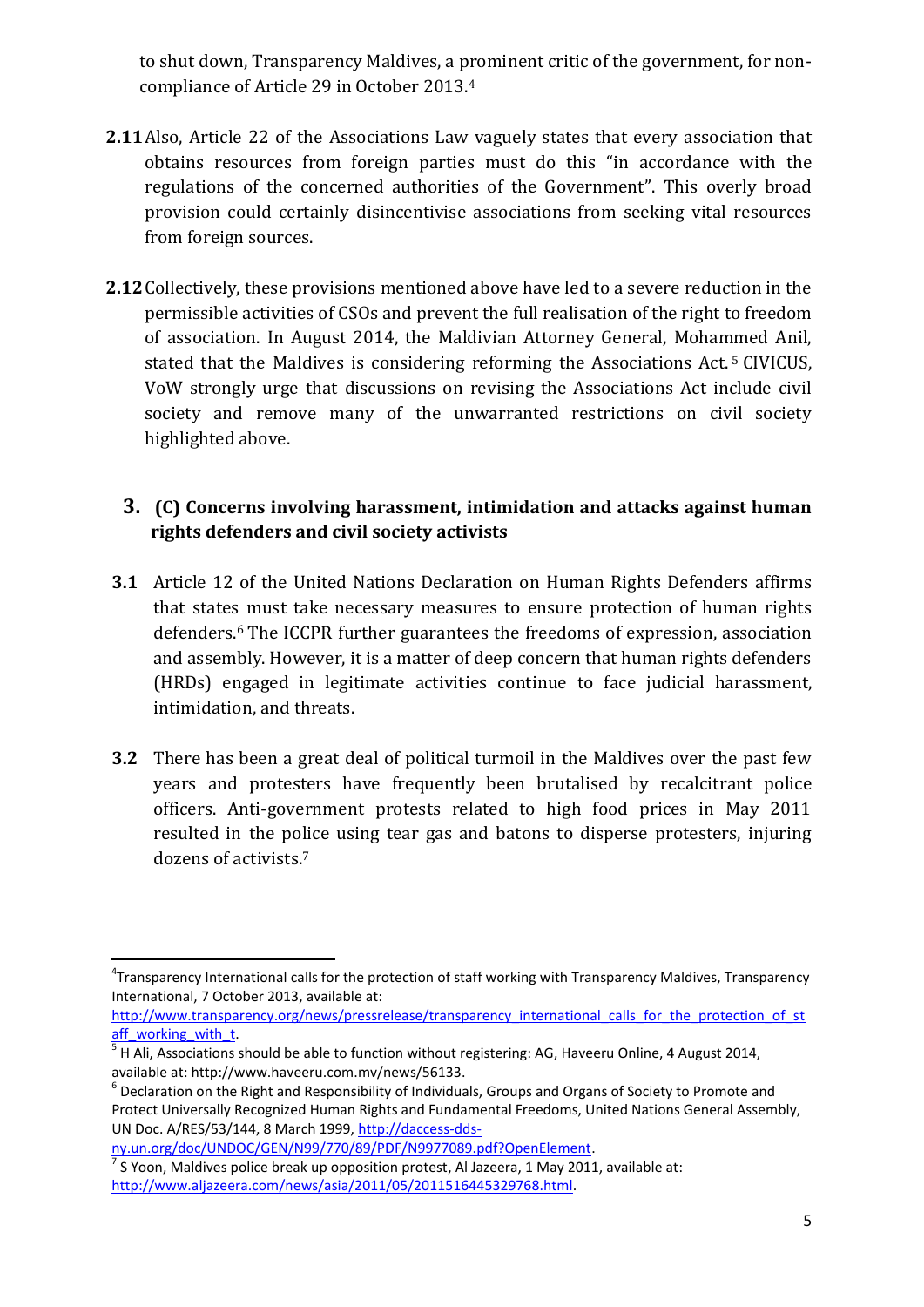- **3.3** After the unconstitutional arrest of the Chief Justice of the Maldives Criminal Court, Abdulla Mohammed, by the military on the orders of the then President Mohammed Nasheed, mass protests erupted. Following a violent riot by the Special Operations branch of the police, President Nasheed resigned on 7 February 2012. In the following days, the police attacked his supporters, even going to hospital to beat up injured protesters.<sup>8</sup>
- **3.4** There was a National Commission of Inquiry to investigate this crackdown and the Maldivian Human Rights Commission received complaints from 32 people and 20 medical reports. <sup>9</sup> The police officers concerned have not been brought to justice yet. 10
- **3.5** Excessive force was again employed against demonstrators during the electoral crisis of 2013. On 7 October 2013, owing to irregularities, the Supreme Court voided the results of the September 2013 election. <sup>11</sup> The proposed 19 October 2013 election was then halted by the police as the voter lists had not been agreed by candidates.<sup>12</sup> The 9 November 2013 election was won by President Nasheed but he did not have an outright majority. The next day the Supreme Court decided to postpone the run-off election and President Waheed refused to step down. Following the electoral furore and the stubborn stance from President Waheed, protests broke out. Police violently dispersed protesters, and attacked several journalists. Justice remains elusive for these victims too.<sup>13</sup>
- **3.6** Article 50 of the Maldivian Constitution guarantees the right to prompt investigation by the authorities, and where warranted, quick prosecution. Article 20(h) of the 2013 Right to Peaceful Assembly Act establishes the right of participants in assemblies to "not be punished or to not have any claim made against him only for the reason of taking part in an assembly".<sup>14</sup> Article 51(a) of the Right of Peaceful Assembly Act stipulates that "the power used in dispersing an assembly should be reasonable and proportionate to the situation". If illegal or disproportionate force is used, then this triggers civil and criminal liability. Article 51(d) of the Right to Peaceful Assembly Act states that if it is suspected that a member of the Police has caused harm to a person's life or body, without any complaint from another party, the Police Integrity Commission and the Human Rights Commission of the Maldives shall separately investigate it and the findings in relation to it must be announced within a maximum of 14 days from the date of

 8 A Naish, Serious failings in the justice system entrenched impunity, Minivan News, 23 May 2013, available at: [http://minivannews.com/politics/serious-failings-in-the-justice-system-entrenched-impunity-amnesty](http://minivannews.com/politics/serious-failings-in-the-justice-system-entrenched-impunity-amnesty-international-58388)[international-58388.](http://minivannews.com/politics/serious-failings-in-the-justice-system-entrenched-impunity-amnesty-international-58388)

 $<sup>9</sup>$  Ibid.</sup>

 $10$  Ibid.

 $11$  Maldives election: Supreme Court delays run-off vote, BBC, 10 November 2013, available at: [http://www.bbc.co.uk/news/world-asia-24887515.](http://www.bbc.co.uk/news/world-asia-24887515)

 $12$  Ibid.

 $13$  Above fn 8.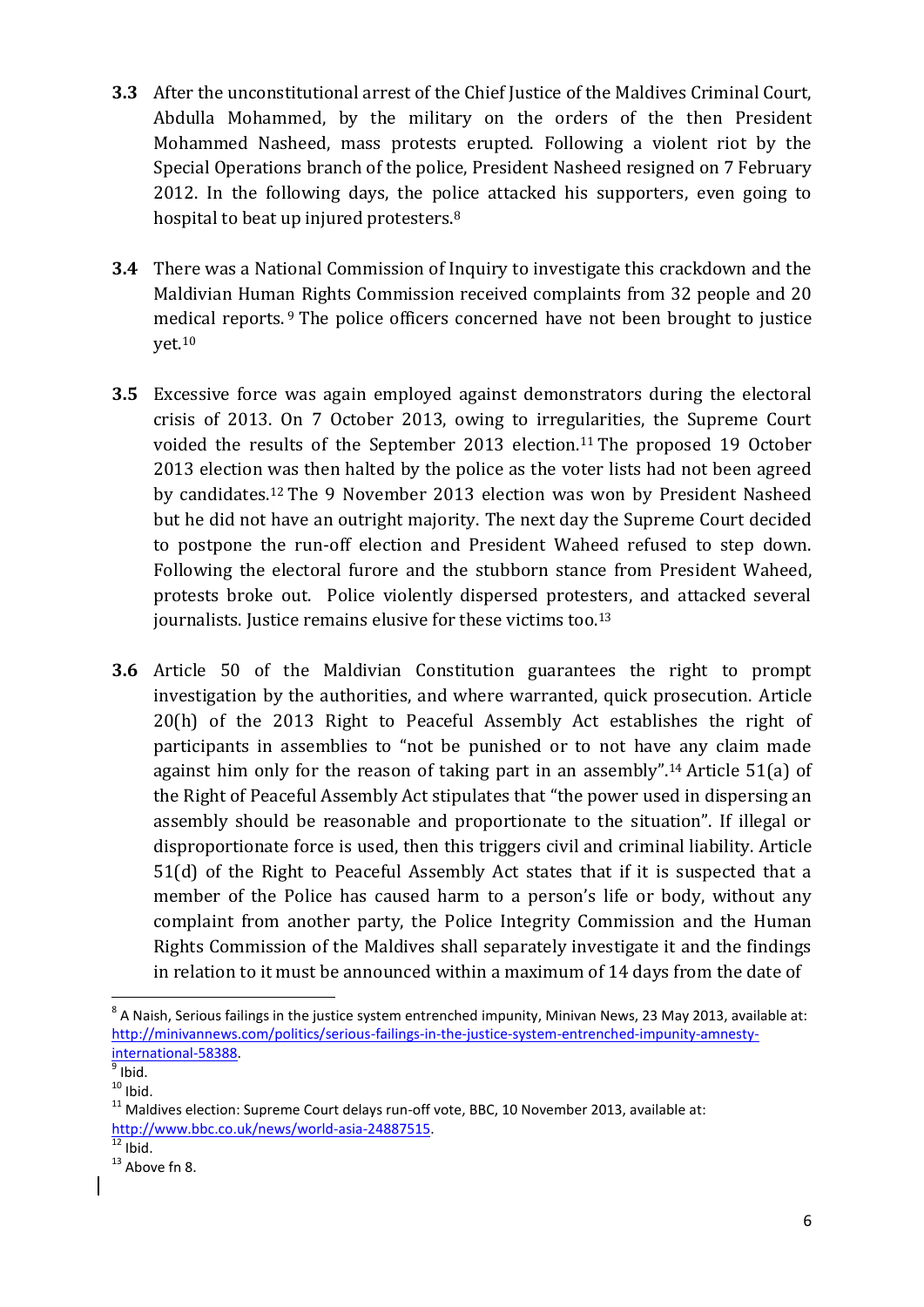the offence. And if an investigation finds that such an incident took place, the case should be sent to the Prosecutor General's Office.

**3.7** It is imperative that Maldives adheres to its own constitution and listens to its own institutions such as the Commission of Inquiry, the Police Integrity Commission and the Maldivian Human Rights Commission, which have called for justice for victims of police brutality. There is a clear need to reform institutions in order to end this pervasive culture of impunity.

#### **4. (D) Concerns regarding freedom of expression, independence of the media, restrictions on access to information and intimidation, harassment and attacks on journalists**

- **4.1** Article 19 of the ICCPR guarantees the freedom of expression and opinion. Article 27 of the Maldivian Constitution provides for the right to freedom of thought and the freedom to communicate opinions and expression in a manner that is not contrary to any tenet of Islam. This limited standard of freedom of expression and opinion stands at odds with international human rights norms.
- **4.2** Article 28 of the Maldivian Constitution protects the freedom of the media and it protects journalistic sources. While, Article 29 of the Constitution protects the freedom of acquiring and imparting knowledge. While there are strong protections in law for freedom of the press and freedom of information, in practice these freedoms are undermined.
- **4.3** At the adoption of the Universal Periodic Review of the Maldives in 16 March 2011, the Maldives accepted recommendation  $n^{\circ}107$  made by France that it should take all measures necessary to ensure full respect for freedom of expression and to guarantee that journalists can practise their profession freely. Several years after agreeing to implement this recommendation, the Maldivian state has failed to live up to its promise.
- **4.4** A report by the Maldives Broadcasting Commission released in May 2014 stated that 84% of journalists interviewed stated that they had been threatened in person, via telephone calls and on social media between 2011 and 2013.<sup>15</sup> Worryingly, journalists said that these threats primarily came from political parties, gangs and religious extremists. 43% of the journalists did not report these threats to the police. Journalists said that these threats made them reluctant to report on sensitive matters.

 $^{15}$  A Rilwan, Politicians, gangs and religious extremists threaten media freedom, Minivan News, 1 May 2014, available at: [http://minivannews.com/politics/politicians-gangs-and-religious-extremists-threaten-media](http://minivannews.com/politics/politicians-gangs-and-religious-extremists-threaten-media-freedom-83908)[freedom-83908.](http://minivannews.com/politics/politicians-gangs-and-religious-extremists-threaten-media-freedom-83908)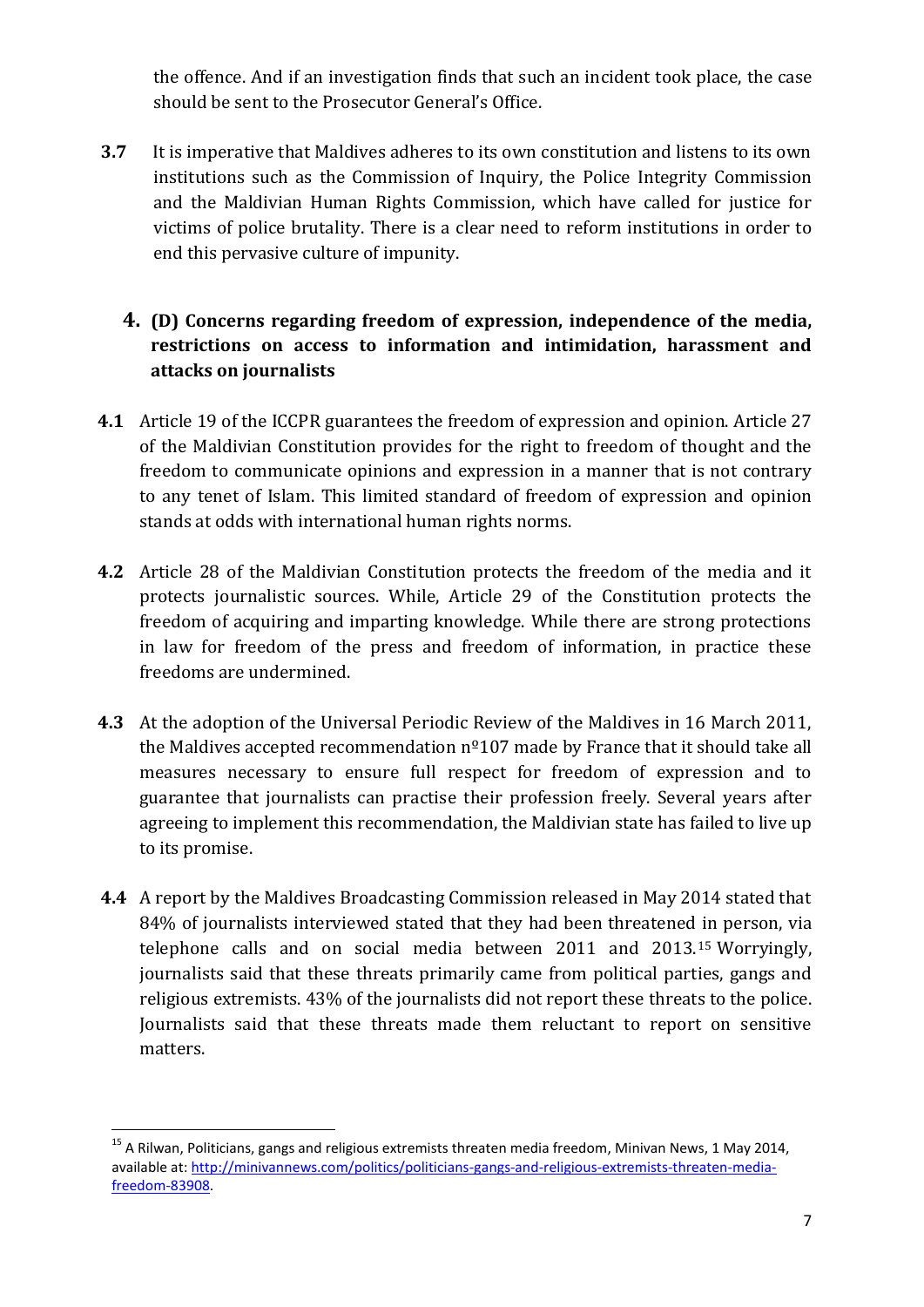- **4.5** The vandalism of television stations is not a rare occurrence. On 7 October 2013, a news and current television station. Raajjee TV was set on fire by masked men.<sup>16</sup> At the time, Raajjee TV was known for its oppositional stance towards to the government of the day. In the early hours of the morning, 6 masked men broken into the television station and set fire to it with gasoline, destroying all the broadcast equipment.<sup>17</sup> Damages are estimated to go up to USD 1 million. The head of the station was warned of an imminent attack and sought police protection, but the police failed to act.<sup>18</sup> This was not the first time that Raajjee TV came under attack: the television cables were cut in 2012<sup>19</sup> and the head of the news department, Ibrahim Waheed Aswad, was beaten with an iron rod on 22 February 2013.<sup>20</sup>
- **4.6** Mere days after the arson attack, on 19 October 2013, the Supreme Court ordered a police investigation into Raajje TV's CEO and head of the news department for reporting on a sex scandal involving a judge.<sup>21</sup> Villa TV was also attacked in March 2012.<sup>22</sup> On 30 January 2012, the office of DhiTV was attacked with bricks after broadcasting anti-government protests.<sup>23</sup>
- **4.7** In July 2012, there was a spate of attacks on journalists that were covering protests were attacked by both the police and the protesters, resulting in several journalists being injured.<sup>24</sup> On 22 February 2013, two senior female members of the Media Broadcasting Commission, Aishath Liza and Aminath Saani, were attacked with corrosive fluid. 25
- **4.8** On 6 August 2014, 15 journalists received threatening SMS messages promising to kill journalists reporting on gang violence.<sup>26</sup> As recently as 8 August 2014, a

[http://www.broadcom.org.mv/home/f/page.php?id=85&menu=3.](http://www.broadcom.org.mv/home/f/page.php?id=85&menu=3)

<sup>1</sup>  $^{16}$  Z Rasheed, Raajje TV destroyed in arson attack, Minivan News, 7 October 2013, available at: [http://minivannews.com/politics/raajje-tv-destroyed-in-arson-attack-67833.](http://minivannews.com/politics/raajje-tv-destroyed-in-arson-attack-67833)

<sup>&</sup>lt;sup>17</sup> M Ibrahim, Police arrest drug trafficker in Raajje TV attack, Haveeru Online, 3 December 2013, available at: [http://www.haveeru.com.mv/raajje\\_tv/52685.](http://www.haveeru.com.mv/raajje_tv/52685)

<sup>&</sup>lt;sup>18</sup> K Francis, Maldives pro-opposition TV station set on fire, AP, 7 October 2013, available at:

[http://bigstory.ap.org/article/maldives-pro-opposition-tv-station-set-fire.](http://bigstory.ap.org/article/maldives-pro-opposition-tv-station-set-fire)

 $19$  Ibid.

 $^{20}$  N Merrett, Raajje TV journalist in critical condition after attack, Minivan News, 23 February 2013, available at: [http://minivannews.com/politics/raajje-tv-journalist-in-critical-condition-after-attack-53455.](http://minivannews.com/politics/raajje-tv-journalist-in-critical-condition-after-attack-53455)

 $^{21}$  Raaiie TV report doesn't undermine national security, says MBC, Haveeru Online, 22 December 2013, available at: [http://www.haveeru.com.mv/raajje\\_tv/52929.](http://www.haveeru.com.mv/raajje_tv/52929)

<sup>&</sup>lt;sup>22</sup> A Shifleen, VTV was the victim of a terrorist attack: Khaleel, Haveeru Online, 19 March 2012, available at: [http://www.haveeru.com.mv/raajje\\_tv/52929.](http://www.haveeru.com.mv/raajje_tv/52929)

<sup>&</sup>lt;sup>23</sup> Maldives Broadcasting Commission condems the attacks on MNBC Journalist and DHITV station, Maldives Broadcast Commission, 24 January 2012, available at:

<sup>&</sup>lt;sup>24</sup> Three journalists injured as MDP 'Direct Immediate Action' protest continues, Haveeru Online, 12 July 2012, available at: [http://www.haveeru.com.mv/news/43340.](http://www.haveeru.com.mv/news/43340)

<sup>&</sup>lt;sup>25</sup> Attacks on journalists force rethink of Maldives media freedom, Radio Australia, 28 February 2013, available at: [http://www.radioaustralia.net.au/international/radio/program/connect-asia/attacks-on-journalists-force](http://www.radioaustralia.net.au/international/radio/program/connect-asia/attacks-on-journalists-force-rethink-of-maldives-media-freedom/1095030)[rethink-of-maldives-media-freedom/1095030.](http://www.radioaustralia.net.au/international/radio/program/connect-asia/attacks-on-journalists-force-rethink-of-maldives-media-freedom/1095030) 

<sup>&</sup>lt;sup>26</sup>A Rilwan, 15 journalists receive death threats over gang reporting, Minivan News, 4 August 2014, available at: [http://minivannews.com/crime-2/15-journalists-receive-death-threats-over-gang-reporting-89404.](http://minivannews.com/crime-2/15-journalists-receive-death-threats-over-gang-reporting-89404)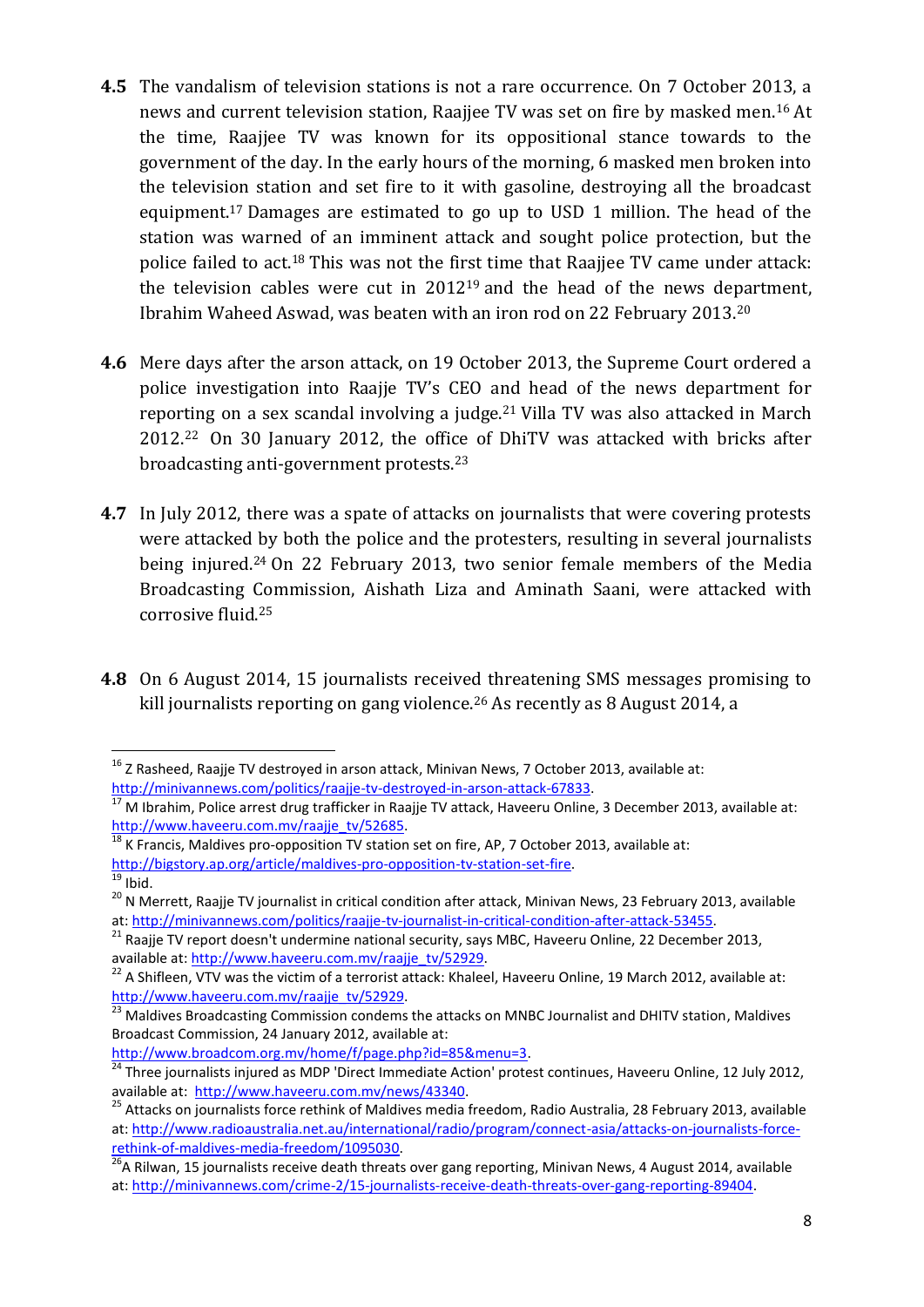Maldivian journalist went missing. At the time of writing, the whereabouts of Ahmed Rilwan Abdulla are still unknown.<sup>27</sup> Prior to his disappearance he received threats. It is essential for the authorities to the conduct a full investigation into his disappearance in accordance with Article 50 of the Constitution which guarantees the right to prompt investigation.

- **4.9** In November 2011, the Communications Authority of Maldives shut down the website of Sufi activist Ismail Khilath Rasheed for the 'crime' of promoting religious tolerance. Several months later on 5 June 2012, Rasheed was stabbed.<sup>28</sup> On 24 September 2013, three lawyers (Husnu Al Suood, Hisaan Hussain and Hassan Latheef) were proscribed from presenting their case challenging a Supreme Court decision, by the Supreme Court for making comments in the media and social media commenting on the Court's decision to delay run-off elections.<sup>29</sup>
- **4.10**Another cause for concern for journalists was the 2013 Parliamentary Privileges Act.<sup>30</sup> Section 17(a) of the Act gives Parliament and its subcommittees the right to request that anyone "give witness or hand over any information of interest". The penalty for noncompliance in Section 18(b) is being sentenced to six months in prison or fined between 1,000 and 3,000 Maldivian rufiaa. 31
- **4.11**CIVICUS and VoW are cautiously optimistic that the Maldivian government has ratified a landmark Right to Information Act on 12 January 2014, which will lead to the establishment of a Commissioner of Information and install information officers in government offices.<sup>32</sup> However, we are worried that without adequate legal and political reforms to protect journalists, this legislation will lead to the further targeting of media personnel.

#### **5 (E) Concerns regarding freedom of assembly**

**5.1** Article 21 of the International Covenant on Civil and Political Rights (ICCPR), guarantees the freedom of peaceful assembly. In addition, Article 32 of the Maldivian Constitution provides for the right to freedom of peaceful assembly without prior permission of the State. However, on 11 January 2013, the President signed into law the Freedom of Peaceful Assembly Act which redefines the

[http://southasiajurist.com/2013/12/05/internet-freedoms-in-maldives/.](http://southasiajurist.com/2013/12/05/internet-freedoms-in-maldives/)

<sup>&</sup>lt;sup>27</sup> Few clues in search for missing journalist Ahmed Rilwan, Minivan News, 15 August 2014, available at: [http://minivannews.com/politics/few-clues-in-search-for-missing-journalist-ahmed-rilwan-89633.](http://minivannews.com/politics/few-clues-in-search-for-missing-journalist-ahmed-rilwan-89633) 28 S Sharyf, Internet Freedoms in Maldives, South Asian Jurist, available at:

 $\overline{^{29}}$  Ibid.

 $30$  Maldives Journalists Against Parliamentary Privileges Law, Scoop NZ, 12 April 2013, available at: [http://www.scoop.co.nz/stories/WO1304/S00121/maldives-journalists-against-parliamentary-privileges](http://www.scoop.co.nz/stories/WO1304/S00121/maldives-journalists-against-parliamentary-privileges-law.htm)[law.htm.](http://www.scoop.co.nz/stories/WO1304/S00121/maldives-journalists-against-parliamentary-privileges-law.htm)

 $\overline{\frac{31}{}}$ Ibid.

<sup>&</sup>lt;sup>32</sup> Z Rasheed, President ratifies Right to Information Act, Minivan News, 12 January 2014, available at: [http://minivannews.com/politics/president-ratifies-right-to-information-act-74932.](http://minivannews.com/politics/president-ratifies-right-to-information-act-74932)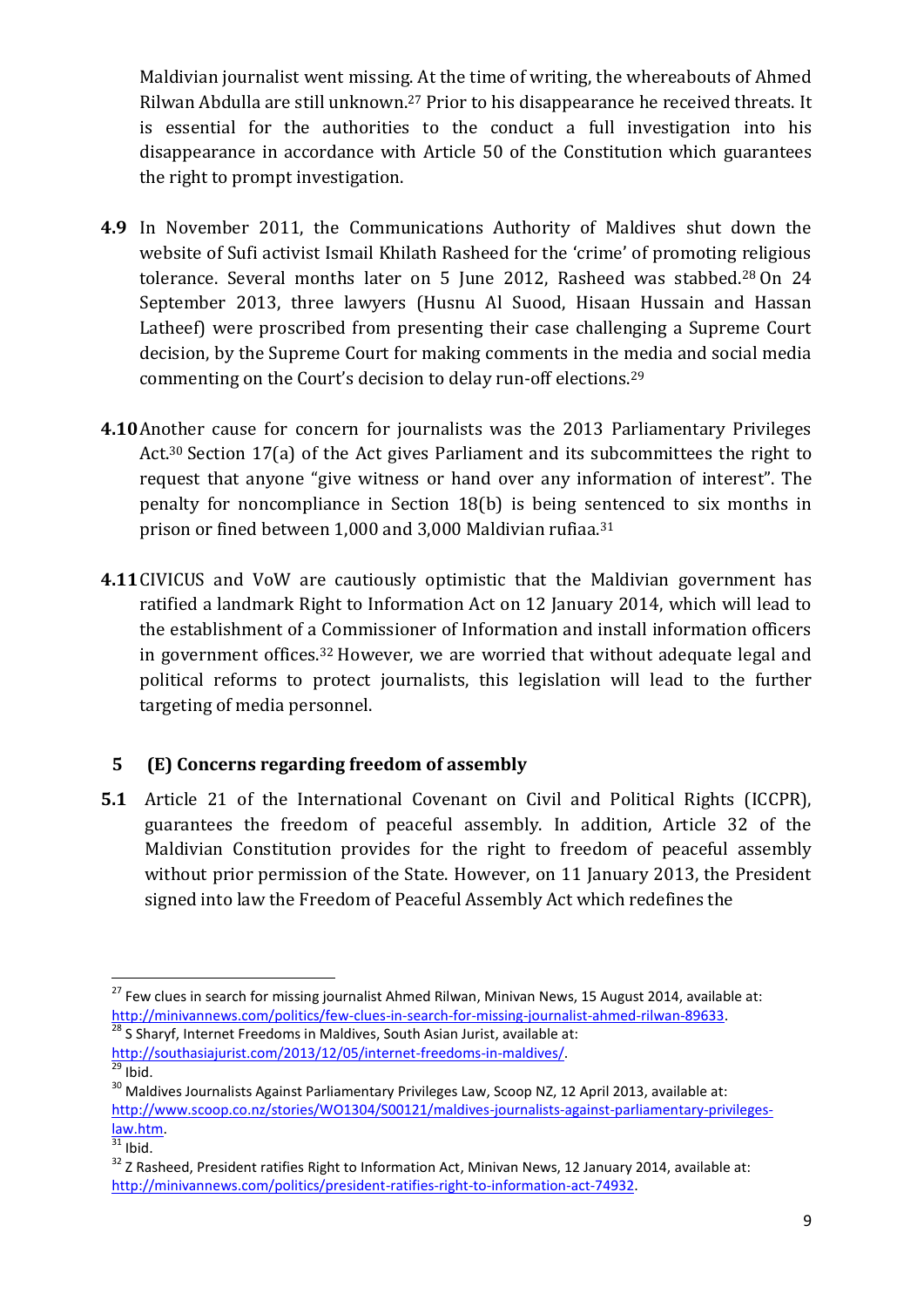constitutional right to freedom of assembly and imposes undue limitations on assemblies.<sup>33</sup>

- **5.2** Article 7 of the Freedom of Assembly Act defines assembly as, "where more than one person, for the same purpose, intentionally, in a public or private place, temporarily attending or gathering and peacefully expressing their sentiments." It is evident that this legislation is aimed at curtailing demonstrations and protests. Article 4(c) of the Freedom of Peaceful Assembly Act imposes the obligation of prior notice that the assembly will have a peaceful objective. Furthermore Article 4(d)(3) makes clear that the Act will have no effect on "business activities, sports activities and cultural activities". Rather broadly Article 9(1)(b) states that an assembly is not considered peaceful and therefore forbidden "if the things said or behaviour of certain people at an assembly draws resentment from other people or if it disturbs other people or if it is deemed unacceptable for other people." Article 9(1)(b) sets up an almost impossible criteria, which goes way beyond acceptable international limitations on peaceful assembly.
- **5.3** Article 24(c) forbids assemblies that are less than 50 feet away from mosques, schools, all police stations except the headquarters, courts of law, the President's Office, People's Maljis, diplomatic missions. Also Article 24(e) bans protests outside private residences. The law does not give any justification for this arbitrary restriction.
- **5.4** Article 24(a) requires prior written permission from the Maldives Police service, in consultation with the Maldives National Defence Force, for any type of assembly, near the Headquarters of the Maldivian National Defence Force, other National Defence Centres, the Maldives Police Services Headquarters, the President's and Vice President's official residences, and the Maldives Monetary Authority's head offices. The Act does not stipulate any grounds for deciding on whether assemblies should be allowed and it does not allow for an impartial review of the decision. Moreover, it is highly improper for the police service and the national defence force to determine whether assemblies should be allowed to happen outside their own offices.
- **5.5** Article 24(a)(7) also places a ban on assemblies within the vicinity of tourist resorts, ports and airports. Unfortunately, this led to police disproportionately breaking up the strike of employees at the Alimatha hotel on 1 February 2013 with pepper spray.<sup>34</sup> More broadly, this ban adversely affects the right of employees in the tourist sector to strike.

 $\overline{a}$ 

<sup>&</sup>lt;sup>33</sup> President Ratifies Freedom of Peaceful Assembly Bill, The President's Office, 11 January 2013, available at: http://www.presidencymaldives.gov.mv/Index.aspx?lid=11&dcid=8472.

 $34$  L Malone, Police break strike at Alimatha Resort, arrest two workers, Minivan News, 3 February 2013, available at: [http://minivannews.com/business/police-break-strike-at-alimatha-resort-arrest-two-workers-](http://minivannews.com/business/police-break-strike-at-alimatha-resort-arrest-two-workers-52265)[52265.](http://minivannews.com/business/police-break-strike-at-alimatha-resort-arrest-two-workers-52265) Blog highlights other strikes: http://maldivesresortworkers.wordpress.com/tag/strike/.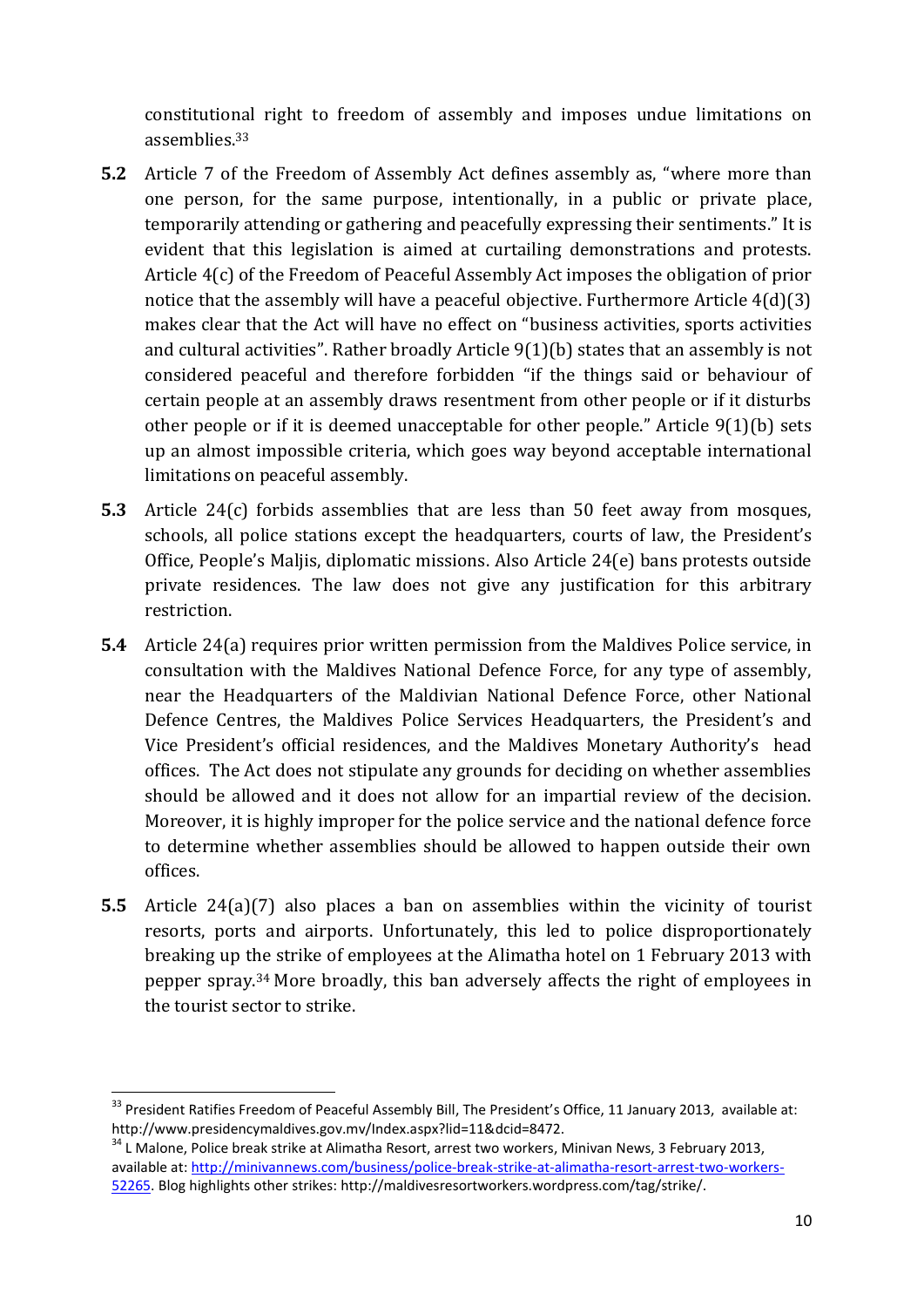- **5.6** Article 21(c) prevents protesters from concealing their identity, which is quite problematic in a complex and somewhat unstable political environment where individuals have been targeted for participating in protests.
- **5.7** Article 22(o) guarantees the organisers the right "to disseminate information about the assembly using media and other devices". Article 43(e) precludes the police from obstructing the media. However, Article 54 only gives the right to *accredited*  reporters to document protests and subsection (c) protects them from police interference and proscribes damaging their equipment. However, if these accredited reporters do not maintain sufficient physical distance from the protest and behave in such a way that they could be misconstrued as protesters then they lose their special protection. For non-journalists, Article 57(a) of the Act restricts the right to gather, store and record the assembly to individuals that represent government organisations, entities protecting human rights and independent organisations. Section 57(b) notes that these individuals must identify themselves to the police beforehand; therefore this unfairly restricts who has the right to document protests.

#### **6. (F) Recommendations to the Government of the Republic of the Maldives**

On 12 November 2013, the Maldivian Government was re-elected to the United Nations Human Rights Council. We call on the Republic of Maldives to live up to the aims and ambitions of this institution. CIVICUS and The Voice of Women call on the Government of the Republic of the Maldives to create an enabling environment for civil society to operate, in accordance with the rights ensured by the ICCPR and the UN Declaration on Human Rights Defenders. At a minimum, the following conditions should be guaranteed: freedom of association, freedom of expression, the right to operate free from unwarranted state interference, the right to communicate and cooperate, the right to seek and secure funding and the state's duty to protect. In light of this, the following specific recommendations are made:

#### **6.1 Regarding restrictions on the freedom of association**

- Law 1 of 2003 should be suitably amended to guarantee that undue restrictions on freedom of association are removed;
- Article 19(a) of Law 1 of 2003 prohibiting the incorporation of associations which conflict with the principles of Islam and promote the beliefs of any other religion should be removed;
- Article 37(b) of Law 1 of 2003 which imposes stringent punishments for violating the Associations Act should be removed;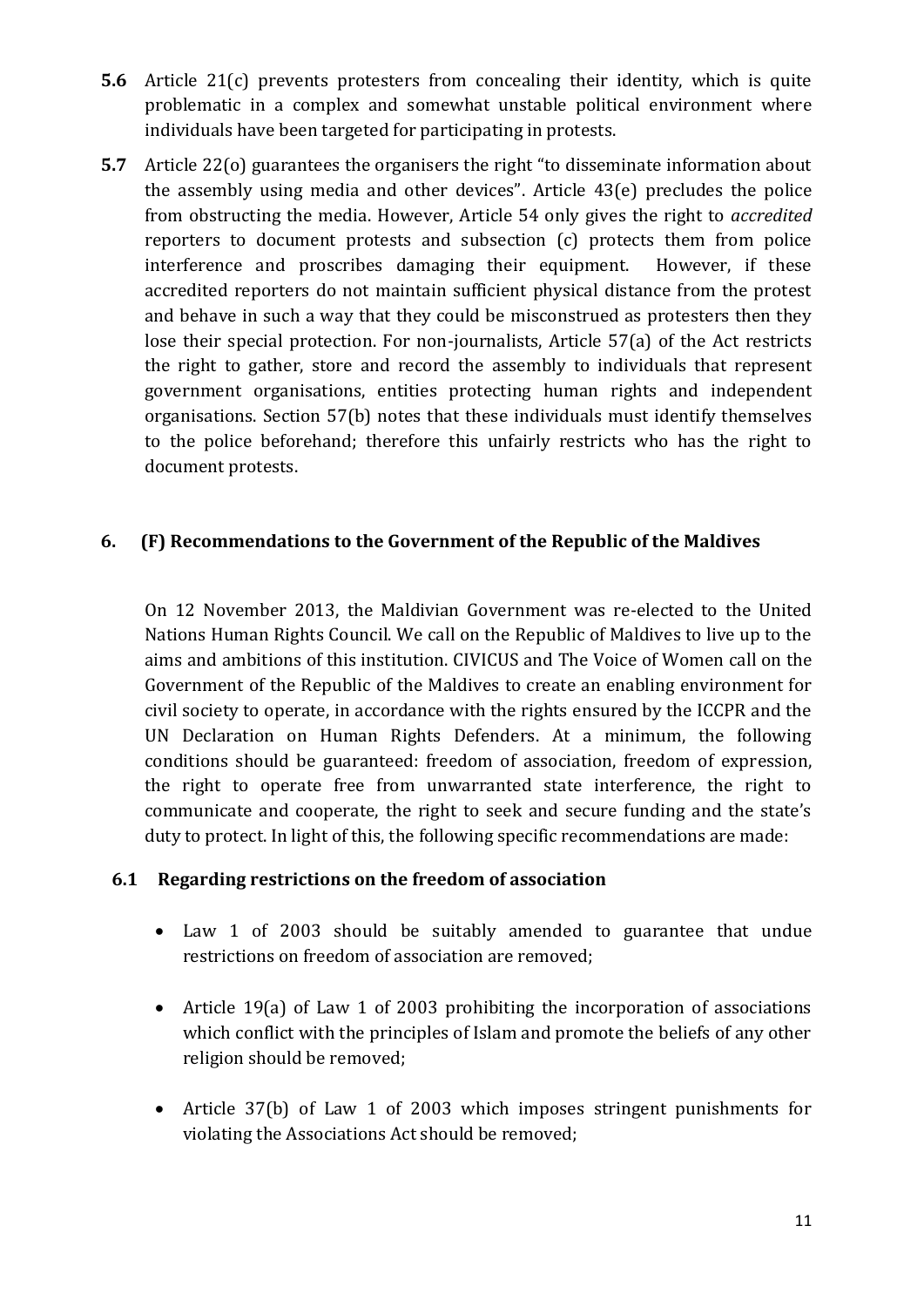- An independent impartial body, with procedural safeguards, needs to be established to oversee the registration of CSOs;
- In order to protect the independence of the process, the NGO Registrar should not be a presidential appointee.

#### **6.2 Regarding the arbitrary detention and harassment of civil society activists**

- Civil society members and human rights defenders should be provide a safe and secure environment to carry out their work. All instances of violations of their rights should be independently investigated;
- The Republic of the Maldives should investigate and bring to justice perpetrators of violence against human rights defenders in the country;
- Investigations currently suspended into attacks, harassment and intimidation of activists should be re-launched;
- Security forces in charge of crowd control should be equipped with non-lethal weapons and provided training across the board on humane means of crowd control as well as on the United Nations Basic Principles on the Use of Force and Firearms.

#### **6.3 Regarding restrictions on freedom of expression and access to information, and intimidation, harassment and attacks on journalists**

- Article 27 of the Maldivian Constitution, which unduly restricts the right to freedom of expression should be repealed;
- Senior government officials should condemn the persecution of journalists, including attacks, harassment, intimidation and slander;
- Every case of injury caused to journalists should be subjected to a mandatory and transparent investigation, which should be taken to trial of deemed necessary;
- Section 17(a) of the Parliamentary Privileges Act, which gives Parliament the right to force people to disclose information of interest and Section 18(b) which penalises non-compliance of Section 17(a) need to be repealed.
- Efforts should be made to promote and implement the 2014 Right to Information Act.